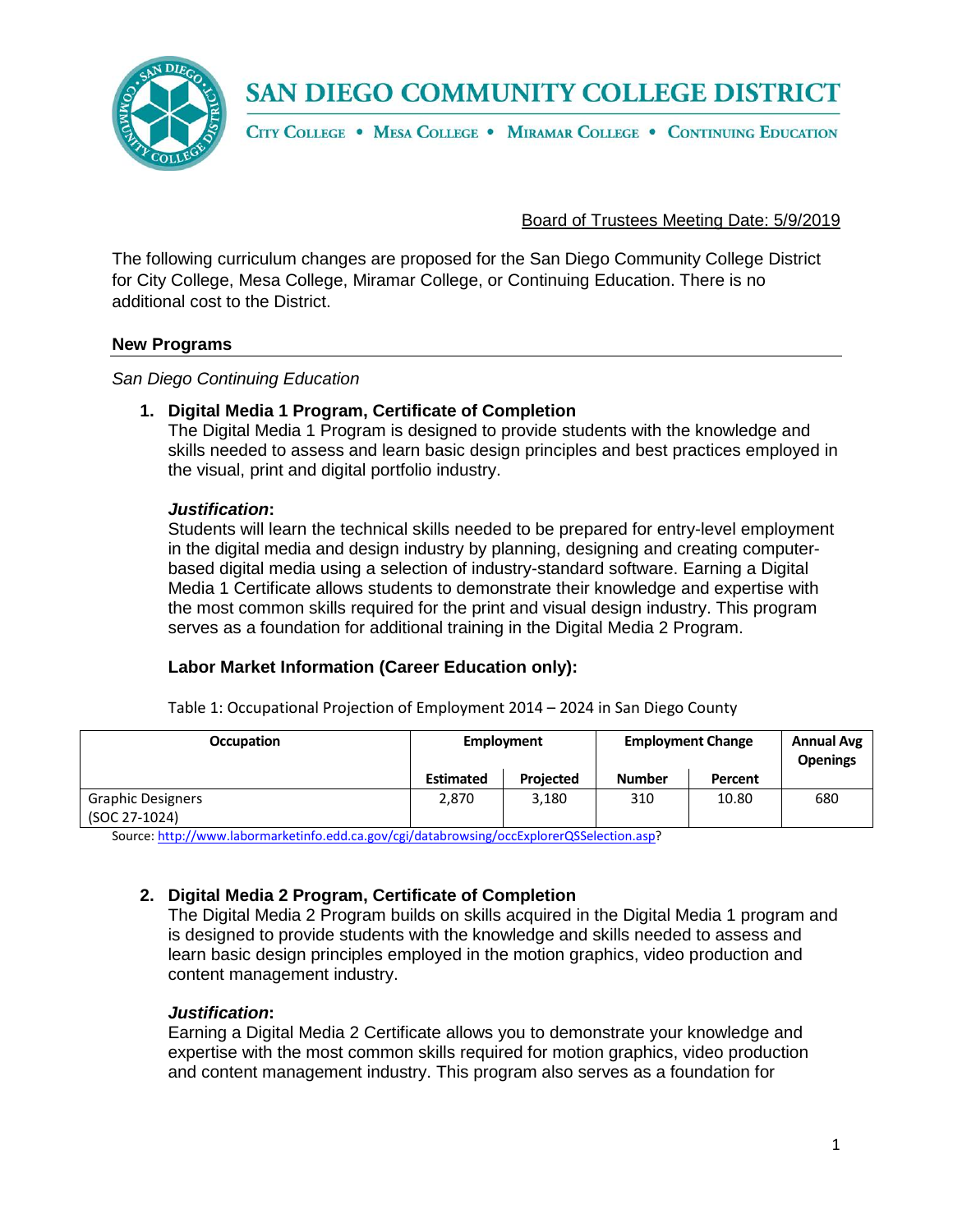

CITY COLLEGE . MESA COLLEGE . MIRAMAR COLLEGE . CONTINUING EDUCATION

additional training in higher education courses and/or introductory level position in these industries.

# **Labor Market Information (Career Education only):**

Table 2: Occupational Projection of Employment 2014 – 2024 in San Diego County

| <b>Occupation</b>        | Employment       |                  | <b>Employment Change</b> |         | <b>Annual Avg</b><br><b>Openings</b> |
|--------------------------|------------------|------------------|--------------------------|---------|--------------------------------------|
|                          | <b>Estimated</b> | <b>Projected</b> | <b>Number</b>            | Percent |                                      |
| <b>Graphic Designers</b> | 2.870            | 3,180            | 310                      | 10.80   | 680                                  |
| (SOC 27-1024)            |                  |                  |                          |         |                                      |

Source[: http://www.labormarketinfo.edd.ca.gov/cgi/databrowsing/occExplorerQSSelection.asp?](http://www.labormarketinfo.edd.ca.gov/cgi/databrowsing/occExplorerQSSelection.asp)

# **3. Visual and Vector Design Program, Certificate of Completion**

The Visual and Vector Design Program is designed to provide students with the knowledge and foundational skills needed to evaluate and appropriate basic design principles and best practices employed in the design industry using raster and vector based applications.

#### *Justification***:**

Students who successfully complete the program can use the skills learned in a variety of introductory print design positions. This program also serves as a foundation for additional training in digital media.

#### **Labor Market Information (Career Education only):**

Table 3: Occupational Projection of Employment 2014 – 2024 in San Diego County

| <b>Occupation</b>                                         | Employment       |                  | <b>Employment Change</b> |         | <b>Annual Avg</b><br><b>Openings</b> |
|-----------------------------------------------------------|------------------|------------------|--------------------------|---------|--------------------------------------|
|                                                           | <b>Estimated</b> | <b>Projected</b> | <b>Number</b>            | Percent |                                      |
| <b>Multi-Media Artists and Animators</b><br>(SOC 27-1014) | 1,390            | 1,670            | 280                      | 20.1    | 260                                  |

Source[: http://www.labormarketinfo.edd.ca.gov/cgi/databrowsing/occExplorerQSSelection.asp?](http://www.labormarketinfo.edd.ca.gov/cgi/databrowsing/occExplorerQSSelection.asp)

# **Program Deactivations**

*San Diego Mesa College*

**1. Mobile Game Development, Certificate of Achievement** *Justification*: This certificate is no longer offered.

*San Diego Continuing Education*

**1. Interactive Media Certificate Program, Certificate of Achievement** *Justification*: This certificate is no longer offered.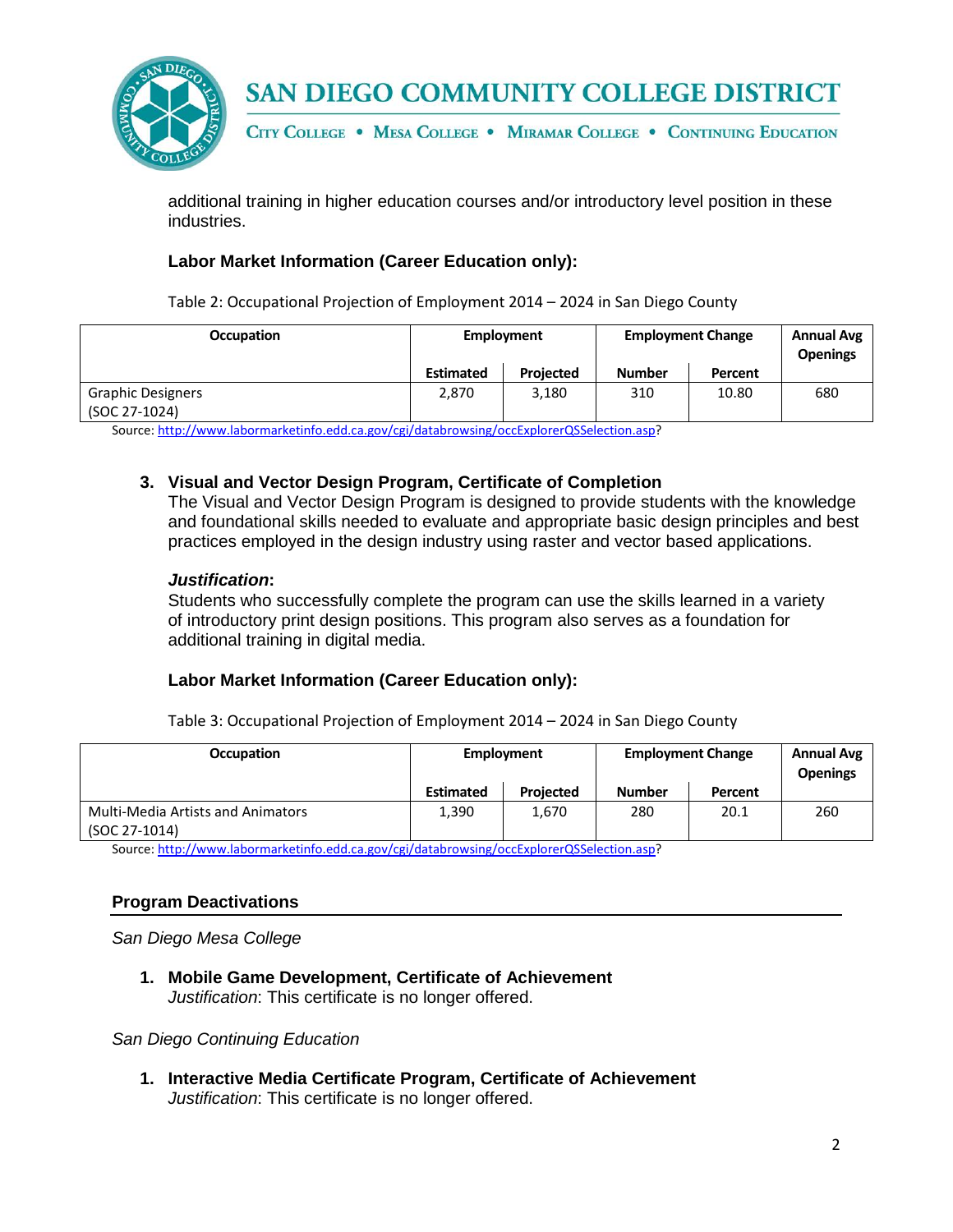

CITY COLLEGE . MESA COLLEGE . MIRAMAR COLLEGE . CONTINUING EDUCATION

# **Program Revisions**

#### *San Diego Mesa College*

1. **3D Modeling and Animation, Certificate of Achievement**

# **Changes**

- i. Remove MULT 101 from Courses Required for the Major
- ii. Add MULT 100 to Courses Required for the Major
- 2. **Computer Fashion Technology, Design Associate of Science Degree Changes** 
	- i. Remove MULT 101 from Courses Required for the Major<br>ii. Add MULT 100 to Courses Required for the Major
	- Add MULT 100 to Courses Required for the Major
- 3. **Computer Fashion Technology, Merchandising Associate of Science Degree** Changes<br>i. Re
	- Remove MULT 101 from Courses Required for the Major
	- ii. Add MULT 100 to Courses Required for the Major

#### 4. **Digital Art Emphasis, Associate of Arts Degree Changes**

- i. Remove MULT 101 from Courses Required for the Major
- ii. Add MULT 100 to Courses Required for the Major
- iii. Remove MULT 112 from Restricted Electives
- iv. Add MULT 150 to Restricted Electives

# 5. **Interactive Media Production, Certificate of Achievement**

# **Changes**

- i. Remove MULT 101, MULT 112, MULT 114 from Courses Required for the Major
- ii. Add MULT 100, MULT 150 and MULT 152 to Courses Required for the **Major**
- iii. Remove MULT 116 from Restricted Electives
- iv. Add MULT 154 to Restricted Electives

# 6. **Interior Design, Certificate of Achievement**

# **Changes**

- i. Remove MULT 101 from Restricted Electives
- ii. Add ARTF 161A and MULT 100 to Restricted Electives

# 7. **Interior Design, Associate of Science Degree**

# **Changes**

- i. Remove MULT 101 from Restricted Electives<br>ii. Add ARTF 161A and MULT 100 to Restricted
- Add ARTF 161A and MULT 100 to Restricted Electives

# 8. **Museum Studies, Associate of Arts Degree**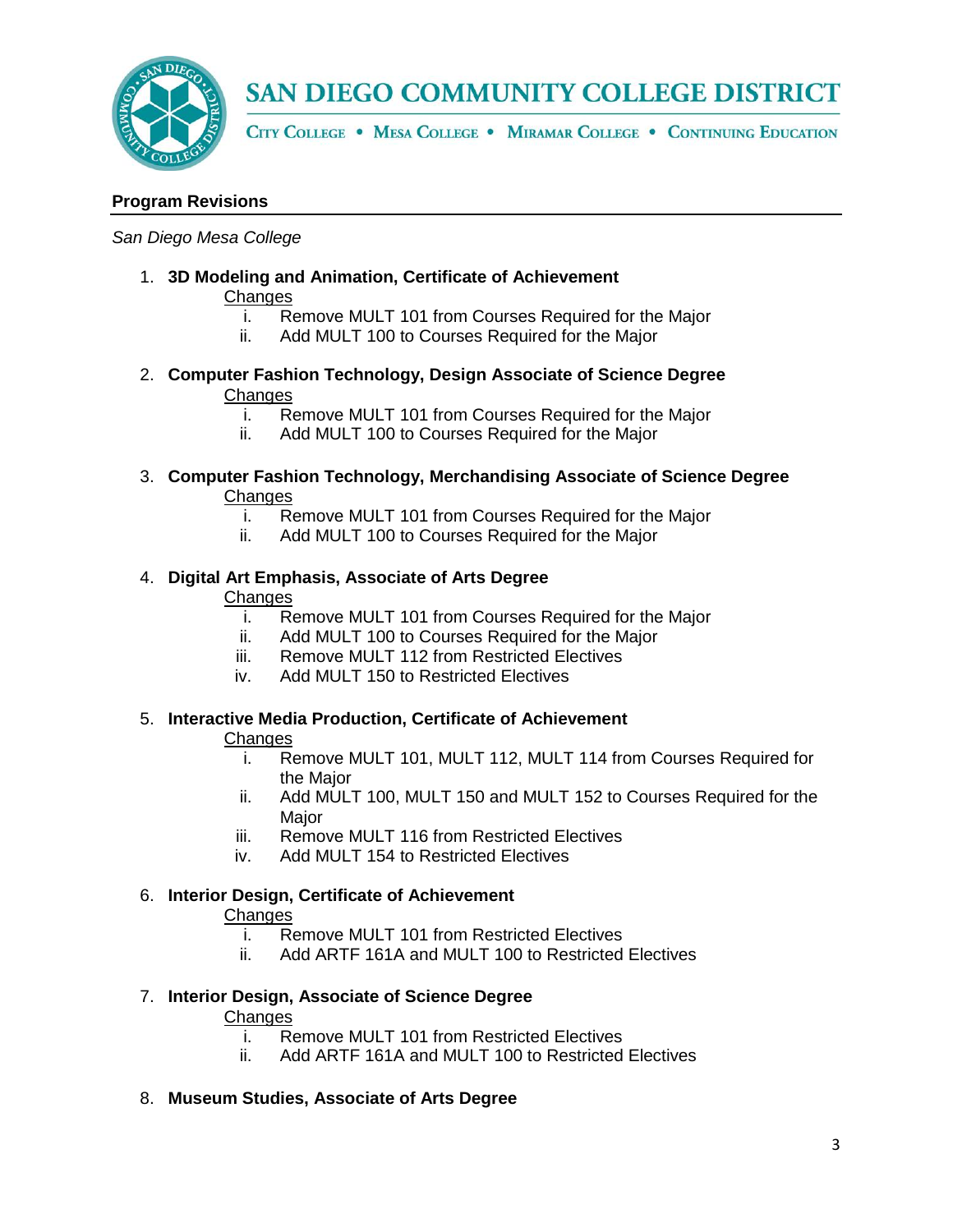

CITY COLLEGE . MESA COLLEGE . MIRAMAR COLLEGE . CONTINUING EDUCATION

# **Changes**

- i. Remove ARTF 191 from Courses Required for the Major
- ii. Add ARTF 191, ARTF 194, ARTF 198A and ARTF 231 to Restricted **Electives**

# 9. **Studio Arts, Associate in Arts For Transfer Degree**

# **Changes**

- i. Remove MULT 101 from Restricted Electives
- ii. Add MULT 100 to Restricted Electives

# 10. **Video Game Design and Development, Certificate of Achievement**

# **Changes**

- i. Remove MULT 112, MULT 114, MULT 116, MULT 130, MULT 131, MULT 132 and MULT 133 from Courses Required for the Major
- ii. Add MULT 137, MULT 139, MULT 148, MULT 150, MULT 152, MULT 154, MULT 160, MULT 162 and MULT 164 to Courses Required for the Major

# 11. **Video Game Design and Development, Associate of Science Degree**

# **Changes**

- i. Remove MULT 112, MULT 114, MULT 116, MULT 121, MULT 124, MULT 130, MULT 131, MULT 132 and MULT 133 from Courses Required for the Major
- ii. Add MULT 137, MULT 139, MULT 148, MULT 150, MULT 152, MULT 154, MULT 160, MULT 162 and MULT 164 to Courses Required for the Major

# 12. **Visual Communication, Associate of Science Degree**

# **Changes**

- i. Remove MULT 101 from Courses Required for the Major
- ii. Add MULT 100 to Courses Required for the Major
- iii. Remove MULT 112, MULT 114, MULT 116, MULT 122, MULT 123, MULT 124, MULT 130, MULT 131, MULT 132 and MULT 133 from Restricted Electives
- iv. Add ARTF 150A, ARTF 152, ARTF 155A, ARTF 155B, ARTF 231, ARTF 232 MULT 150, MULT 152, MULT 154, MULT 160, MULT 162 and MULT 164 to Restricted Electives

# **New Courses****Units**

*San Diego City College and San Diego Miramar College*

1. BIOL 48—Pre-biology and Study Skills 6.5 Units 0.5 Units